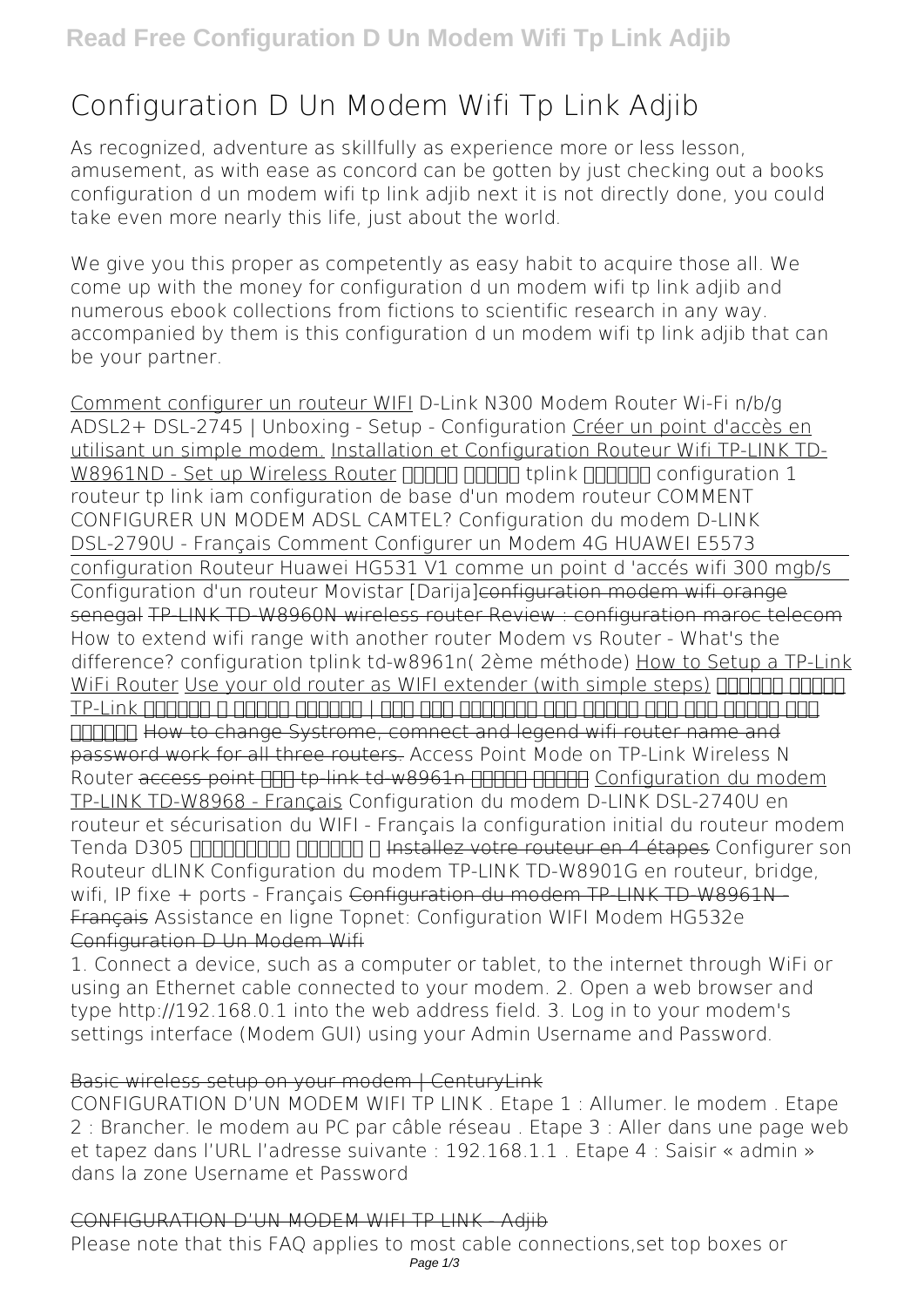satellite modems (e.g. NTL World,Telewest) Step 1Log into the web-based configuration bytyping in the IP address of the router (default:192.168.0.1) inyour

## How do I configure my router to work with a Cable modem ...

CONFIGURATION D'UN MODEM WIFI D- LINK Etape 1 : Allumer le modem . Etape 2 : Brancher. le modem au PC par câble réseau . Etape 3 : Aller dans une page web et tapez dans l'URL l'adresse suivante : 192.168.1.1 . Etape 4 : Saisir « admin » dans la zone Username et Password

## CONFIGURATION D'UN MODEM WIFI D- LINK Etape 1

Suivez les étapes pas à pas pour installer et configurer simplement votre MiFi TP-Link M7350 / M7450 / M7650 / M7310 Pour plus d'information sur la gamme Mif...

# Tutoriel pour l'installation d'un modem / routeur mobile

For carrier-based modems, we might get the internet soon after connecting the cable to your PC. But for local modem, you need to setup everything via modem Settings. One can access the modem settings via the standard IP address 192.168.8.1. By entering the 192.168.8.1 on your browser address bar, it takes you to the Settings page.

## Guide to open Huawei 4G Modems and mobile WiFi router ...

comment configurer un modem TP-LINK activer le ou desactiver le wifi securiser le wifi ajouter un mot de passe pour wifi  $\cdots$ 

## configuration modem et configuration wifi Algérie -

Open your web browser. In your address bar type 192.168.0.1. Your username & password can be found on the Device label which is located on the base of the modem referred to as GUI username & GUI password. To set up the modem to router mode; Select Gateway. Click on WAN.

# Setting the Ubee wireless modem to Bridge/Router mode ...

To set one up, go to your router's app/configuration page and navigate to the wireless settings. Most routers have guest networks disabled by default, so there will usually be a page to set one up...

# How to Set Up and Optimize Your Wireless Router for the ...

Online Library Configuration D Un Modem Wifi Tp Link Adjib in right site to start getting this info. acquire the configuration d un modem wifi tp link adjib belong to that we pay for here and check out the link. You could buy lead configuration d un modem wifi tp link adjib or get it as soon as feasible. You could speedily download

# Configuration D Un Modem Wifi Tp Link Adjib

Click on the Status tab at the top and then click on Connection Status on the left side. The Connection information can be seen in the WANsection of the page. Once connected, your machine will nowget the IP address from the ISP. Step 6.

# How do I setup my ADSL Ethernet modem for Internet access ...

simple modem.D-Link N300 Modem Router Wi-Fi n/b/g ADSL2+ DSL-2745 | Unboxing - Setup - Configuration  $\Box \Box \Box \Box \Box \Box$  tplink  $\Box \Box \Box \Box \Box$  configuration 1 routeur tp link iam Installation et Configuration Routeur Wifi TP-LINK TD-W8961ND - Set up